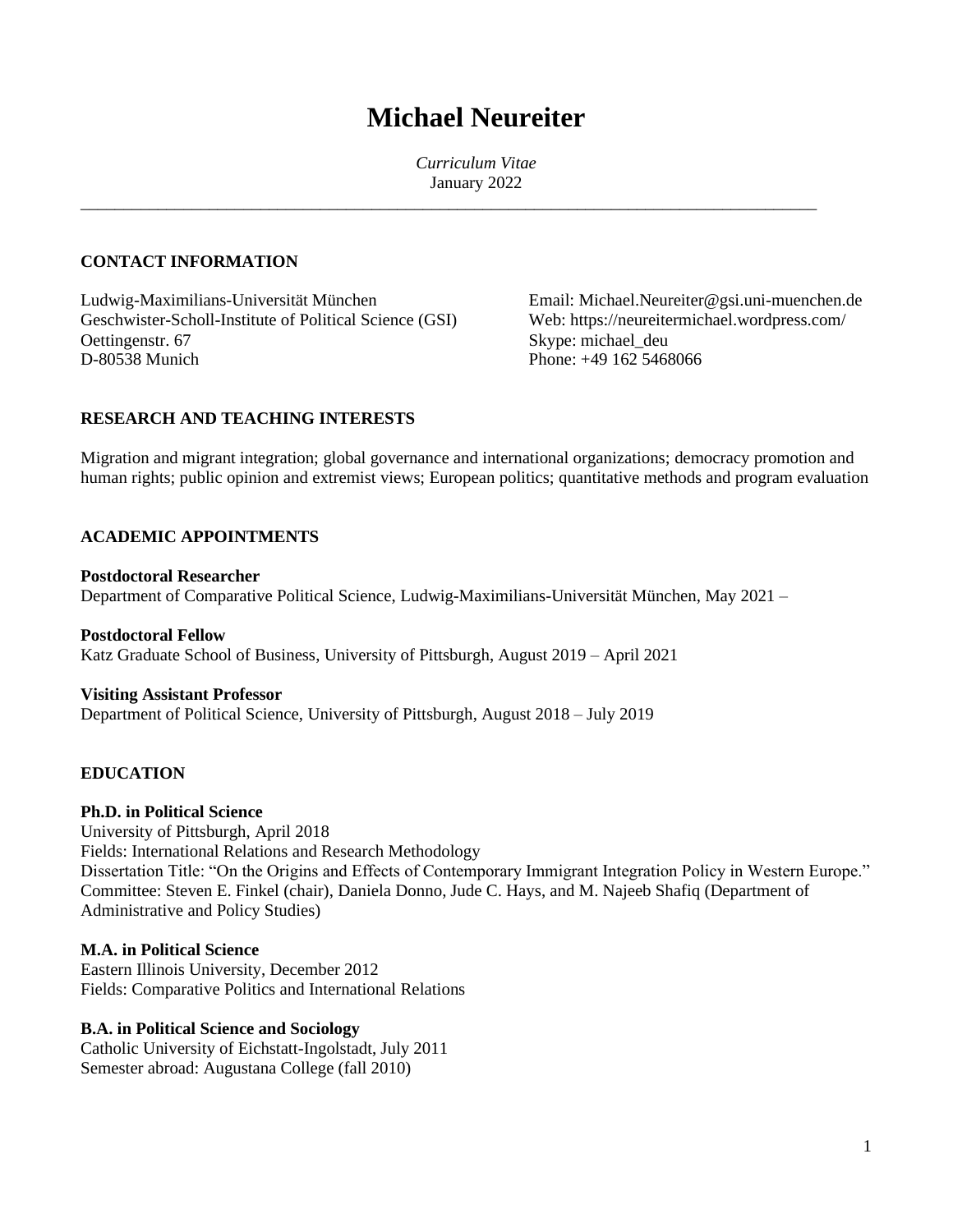# **PUBLICATIONS AND WORKING PAPERS**

# **Journal Articles (Peer-Reviewed)**

"Where Terror Lies: Social Desirability and Support for Violent Extremism in the Sahel." Forthcoming. *Terrorism and Political Violence* (with Steven E. Finkel, John F. McCauley, and Chris A. Belasco).

"The Effect of Immigrant Integration Policies on Public Immigration Attitudes: Evidence from a Survey Experiment in the United Kingdom." Forthcoming. *International Migration Review*.

"The Grapevine Effect in Sensitive Data Collection: Examining Response Patterns in Support for Violent Extremism." Forthcoming. *Political Science Research and Methods* (with John F. McCauley, Steven E. Finkel, and Chris A. Belasco).

"Why Do Boycotts Sometimes Increase Sales? Consumer Activism in the Age of Political Polarization." 2021. *Business Horizons* 64(5): 611-620 (with CB Bhattacharya).

"Values or Origin? Mandatory Immigrant Integration and Immigration Attitudes in Europe." 2021. *Journal of Ethnic and Migration Studies* 47(5): 1006-1027 (with Hannah Alarian).

"Contextual Violence and Support for Violent Extremism: Evidence from the Sahel." 2021. *Political Psychology* 42(1): 143-161 (with Steven E. Finkel, John F. McCauley, and Chris A. Belasco).

"Evaluating the Effects of Immigrant Integration Policies in Western Europe Using a Difference-in-Differences Approach." 2019. *Journal of Ethnic and Migration Studies* 45(15): 2779-2800.

"Can Human Rights Conditionality Reduce Repression? Examining the European Union's Economic Agreements." 2018. *Review of International Organizations* 13(3): 335-357 (with Daniela Donno).

"Sources of Media Bias in Coverage of the Israeli-Palestinian Conflict: The 2010 Gaza Flotilla Raid in German, British, and U.S. Newspapers." 2017. *Israel Affairs* 23(1): 66-86.

"Organized Labor and Democratization in Southeast Asia." 2013. *Asian Survey* 53(6): 1063-1086.

## **Book Reviews**

*The Case against Military Intervention: Why We Do It and Why It Fails*, by Donald M. Snow. 2016. *Civil Wars* 18(3): 382-386.

*Fallen Elites: The Military Other in Post-Unification Germany*, by Andrew Bickford. 2012. *The Journal of Slavic Military Studies* 25(1): 119-121.

## **Policy Publications and Reports**

"Effects of U.S. Foreign Assistance on Democracy Building" with Steven E. Finkel, Anibal Perez-Linan, and Chris A. Belasco. 2018. *Report submitted to the United States Agency for International Development*.

"Peace through Development II: Burkina Faso, Chad, and Niger" with Steven E. Finkel, Chris A. Belasco, and Christian Gineste. 2018. *Report submitted to the United States Agency for International Development*.

## **Work in Progress**

"The Power of Purpose: Instilling Ownership in Employees to Increase Their Sustainability Engagement" with CB Bhattacharya, Sankar Sen, and Laura Marie Edinger-Schons (revise and resubmit at *Journal of Business Ethics*).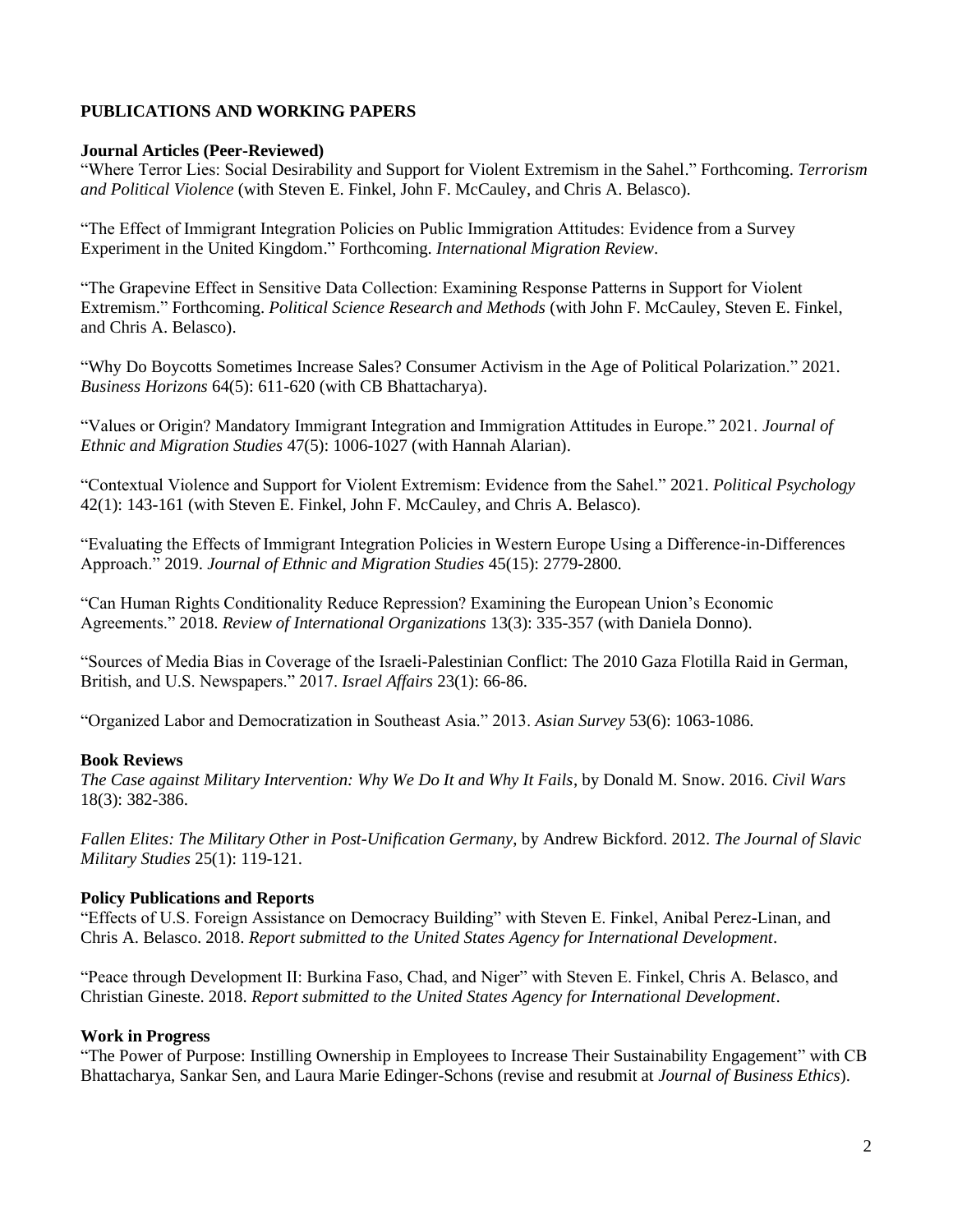"Improving Gender Diversity on Corporate Boards: The Role of Women's Movements and Corporate Opportunity Structures" with CB Bhattacharya (under review).

"Discrimination Experience and Assimilation Pressure as Identity Threats and Their Role in the Formation of Inter-minority Attitudes" with Felix Schulte (draft available).

"A Social Psychology Perspective on Migrant Integration in Europe" (book manuscript).

"Conceptualizing and Measuring Political Polarization within Migrant Communities" (in preparation).

# **CONFERENCE PRESENTATIONS**

## **2019 American Political Science Association Annual Meeting, Washington, DC**

"Effects of U.S. Foreign Assistance on Democracy Building, 1990-2014: An Update" with Steven E. Finkel, Anibal Perez-Linan, and Chris A. Belasco.

#### **2018 International Studies Association Annual Convention, San Francisco, CA**

"The Effect of Immigrant Integration Policy on Attitudes toward Immigration: Evidence from Two Survey Experiments in the United Kingdom."

"Where Terror Lies: Social Desirability and Support for Violent Extremism in the Sahel" with Steven E. Finkel, John F. McCauley, Christian Gineste, and Chris A. Belasco.

#### **2017 Midwest Political Science Association Annual Conference, Chicago, IL**

"The Politics of Immigrant Integration Policy in Europe."

## **2017 Pennsylvania Political Science Association Annual Meeting, Moon, PA**

"The Politics of Immigrant Integration Policy in Europe."

## **2016 American Political Science Association Annual Meeting, Philadelphia, PA**

"An Evaluation of Immigrant Integration Policies in Western Europe."

"Contextual Violence and Support for Violent Extremism" with Steven E. Finkel, John F. McCauley, and Chris A. Belasco.

## **2016 Kenneth P. Dietrich School of Arts and Sciences Grad Expo, Pittsburgh, PA**

"Evaluating the Effects of Immigrant Integration Policies in Western Europe."

## **2015 Midwest Political Science Association Annual Conference, Chicago, IL**

"Humanitarianism or Imperialism? Human Rights Violations and Third-Party Interventions in Civil Wars."

## **2015 Kenneth P. Dietrich School of Arts and Sciences Grad Expo, Pittsburgh, PA**

"Humanitarianism or Imperialism? Human Rights Violations and Third-Party Interventions in Civil Wars."

## **2014 American Political Science Association Annual Meeting, Washington, DC**

"The Conditional Effect of Human Rights Clauses" with Daniela Donno.

## **2012 International Studies Association Midwest Annual Conference, St. Louis, MO**

"Sources of Media Bias in Coverage of the Israeli-Palestinian Conflict: The 2010 Gaza Flotilla Raid in German, British, and U.S. Newspapers."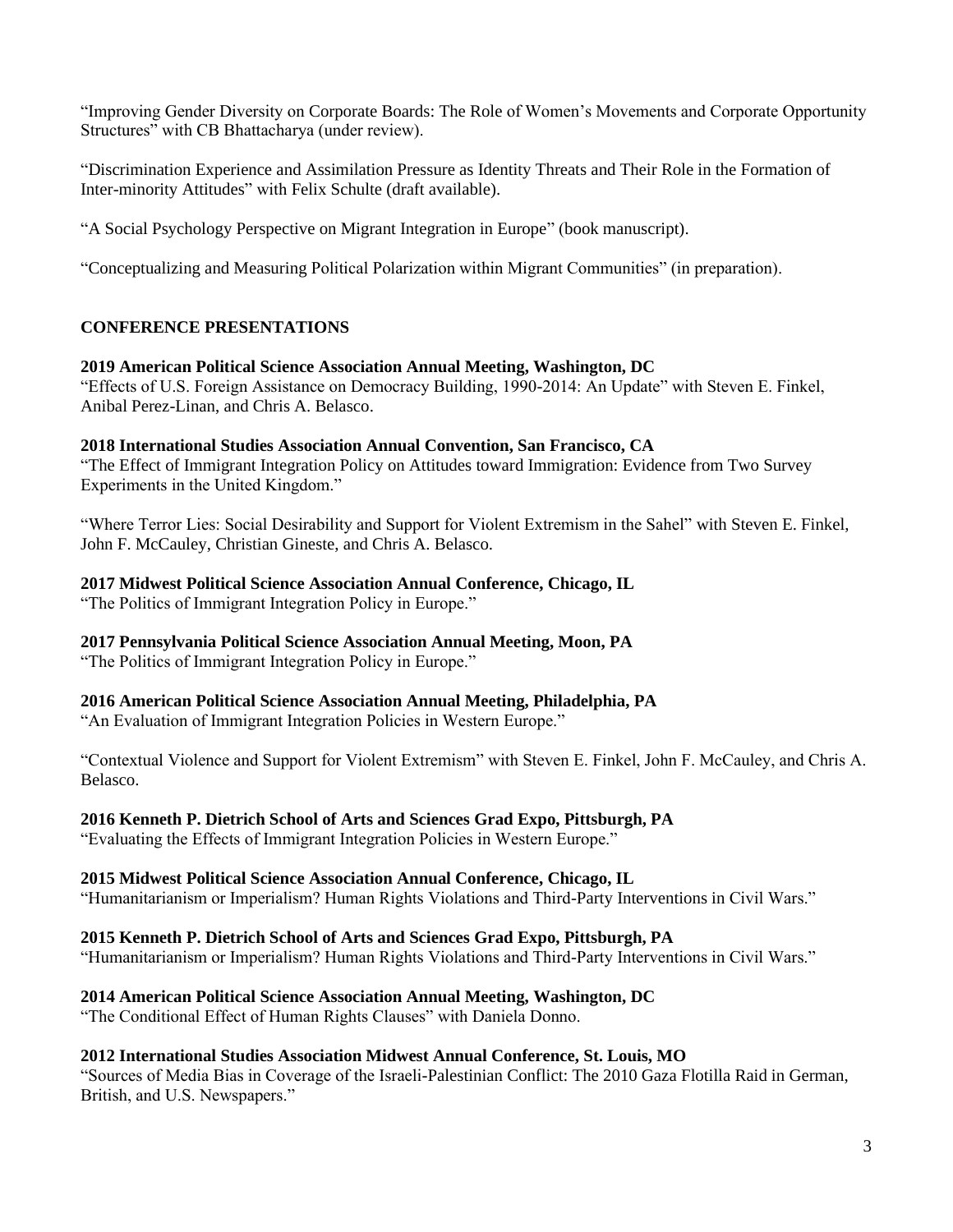# **TEACHING EXPERIENCE**

#### **Undergraduate Teaching**

Foreign Policy of the EU (Instructor of Record, LMU München, 2021 & 2022) Politics of Human Rights (Instructor of Record, University of Pittsburg, 2020) International Organization (Instructor of Record, University of Pittsburgh, 2019) Germany and Europe: A Foreign Policy Transformed (Instructor of Record, University of Pittsburgh, 2019) International Migration in the 21st Century (Instructor of Record, University of Pittsburgh, 2017 & 2018) Introduction to Political Theory and Philosophy (Teaching Fellow, University of Pittsburgh, 2015) Introduction to International Relations (Teaching Assistant, Eastern Illinois University, 2012) Introduction to Comparative Politics (Teaching Assistant, Eastern Illinois University, 2012)

#### **Graduate Teaching**

Democracy Promotion in Comparative Perspective (Instructor of Record, LMU München, 2021) Contemporary Challenges to Democracy (Instructor of Record, LMU München, 2021) Sustainable Business Strategy (Teaching Assistant, University of Pittsburgh, 2019, 2020, & 2021) Research in Sustainability (Teaching Assistant, University of Pittsburgh, 2019 & 2020) International Organization (Instructor of Record, University of Pittsburgh, 2018)

#### **Other Teaching Experience**

International Migration in the 21st Century (Instructor of Record, Osher Lifelong Learning Institute, 2017)

#### **Pedagogy** University Teaching Practicum (University of Pittsburgh, 2016)

## **AWARDS, FELLOWSHIPS, AND GRANTS**

**Klinzing Grant for Dissertation Research on Contemporary Europe (\$4,000)** University of Pittsburgh, 2017-2018

#### **Lieberman Award (\$1,000)**

University of Pittsburgh, 2017

**Social Sciences Doctoral Dissertation Fellowship (\$22,000)** University of Pittsburgh, 2016-2017

**Dietrich School of Arts and Sciences Summer Fellowship (\$500)** University of Pittsburgh, 2016

# **Grad Expo Outstanding Presenter Award**

University of Pittsburgh, 2016

**World History Center Graduate Travel Award (\$500)** University of Pittsburgh, 2015

**Robert and Kathryn Augustine Distinguished Master's Thesis Award** Eastern Illinois University, 2014

**Distinguished Graduate Student Award for the Program in Political Science** Eastern Illinois University, 2013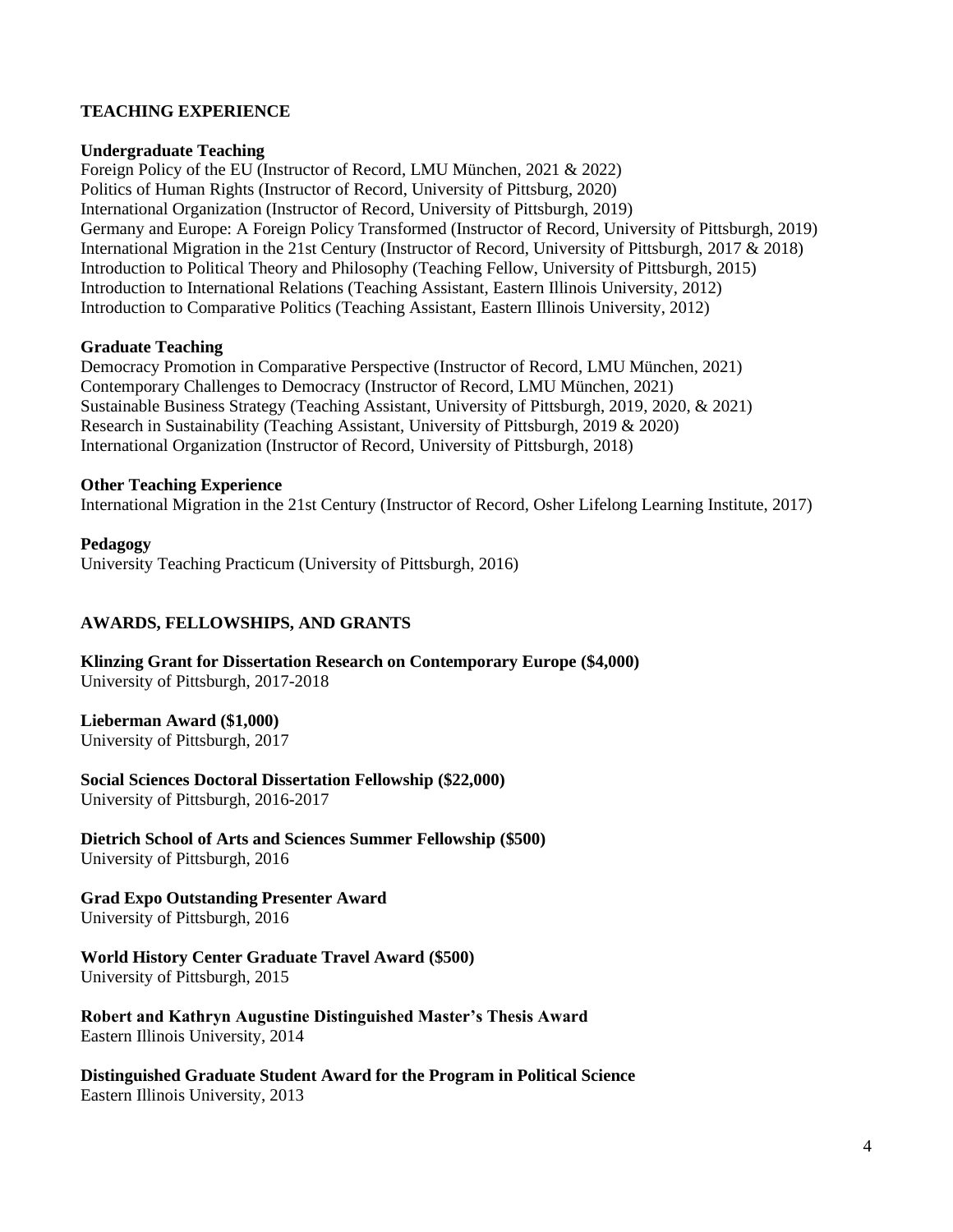**Asian Studies Paper Award**

Eastern Illinois University, 2012

**Max Weber Fellowship**

Elite Network of Bavaria, 2008-2013

# **PROFESSIONAL MEMBERSHIP AND SERVICE**

#### **Membership**

American Political Science Association European Political Science Association

#### **Discussant**

*Immigration Policies: Explanations and Consequences*, MPSA Annual Conference, April 2019. *Refugee Politics and Policy*, MPSA Annual Conference, April 2019.

#### **Referee**

*British Journal of Political Science; Comparative Politics; European Sociological Review; Human Rights Review; International Journal of Public Opinion Research; International Migration; International Studies Quarterly; Journal of Policy Analysis and Management; Political Science Research and Methods; Social Sciences*

## **Faculty Search Committee Member**

Comparative Political Science (non-tenure track), LMU München, 2021-2022 Political Theory (tenure track), University of Pittsburgh, 2014-2015

#### **Student Mentoring**

Undergraduate Thesis Advisor, LMU München, 2021 & 2022 Political Science Alumni Mentor, Eastern Illinois University, 2016-2017 University Honors College Research Mentor, University of Pittsburgh 2016 Peer Mentor, University of Pittsburgh, 2014-2018 Peer Graduate Advisor, Eastern Illinois University, 2012 Global Ambassador, Catholic University of Eichstatt-Ingolstadt, 2009-2010

# **RELATED SKILLS**

**Languages** German (native) English (fluent)

# **Software**

Stata (advanced) SPSS (advanced) Microsoft Office (advanced) R (intermediate) LaTeX (intermediate)